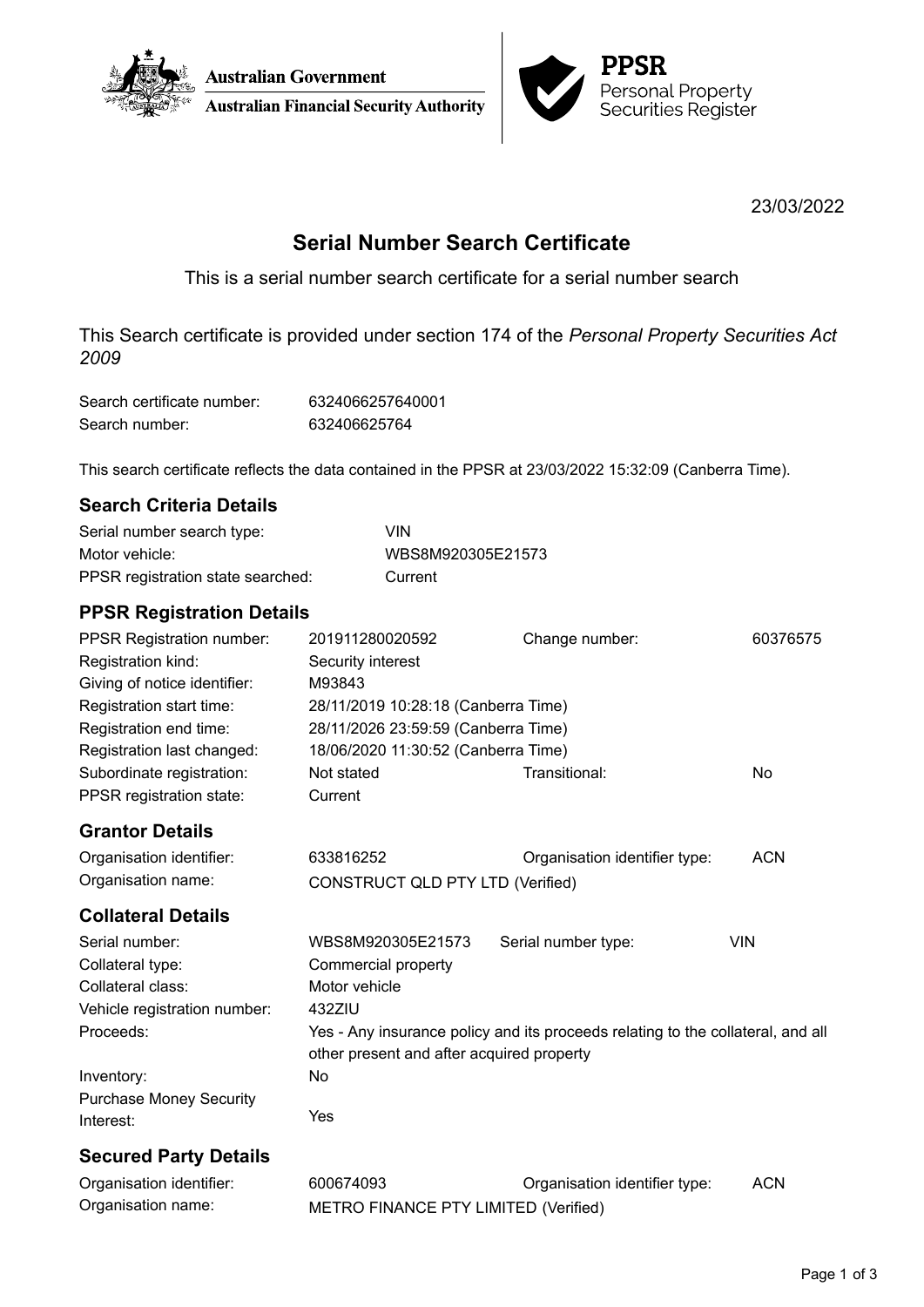## **Address for Service**

| Contact name:     | <b>Customer Service</b>   |      |  |
|-------------------|---------------------------|------|--|
| Email:            | enquiries@metrofin.com.au |      |  |
| Mailing address:  | Level 11                  |      |  |
|                   | 35 Clarence Street        |      |  |
|                   | Sydney                    |      |  |
|                   | <b>NSW</b>                | 2000 |  |
|                   | <b>AUSTRALIA</b>          |      |  |
| Physical address: | No address provided       |      |  |

### **History Summary**

| Change Number: | 60376575 | Tvpe: | Address<br>For Service<br>Change | Time: | 18/06/2020 11:30:52 (Canberra Time)       |
|----------------|----------|-------|----------------------------------|-------|-------------------------------------------|
| Change Number: | 60019610 | Tvpe: | Address<br>For Service<br>Change | Time: | 26/05/2020 11:58:47 (Canberra Time)       |
| Change Number: | 57557495 | Type: | Create                           |       | Time: 28/11/2019 10:28:18 (Canberra Time) |

## **Additional Motor Vehicle Details – NEVDIS**

| Identifier number:                | WBS8M920305E21573 | Identifier type:          | VIN        |
|-----------------------------------|-------------------|---------------------------|------------|
| Vehicle type:                     | CAR / SMALL       | Make:                     | <b>BMW</b> |
|                                   | PASSENGER VEHICLE |                           |            |
| Body type:                        | <b>SEDAN</b>      | Model:                    | MЗ         |
| Colour:                           | <b>BLACK</b>      | Engine number:            | 04929572   |
| Registration plate number: QKDZ00 |                   | State vehicle registered: | QLD        |
| <b>Registration expiry:</b>       | 24 May 2022       |                           |            |
| Year of manufacture:              | 2016              | Year/Month of compliance: | 2016-05    |
|                                   |                   |                           |            |

#### **NEVDIS Written-off Vehicle Notification:**

• Not recorded as written-off.

#### **NEVDIS Stolen Vehicle Notification:**

• Not recorded as stolen.

Tasmanian stolen vehicle information is currently unavailable from this service. For information about the status of Tasmanian vehicles, go to:

<https://www.transport.tas.gov.au/MRSWebInterface/public/regoLookup/registrationLookup.jsf> (Note: you will need to provide the vehicle registration plate number to search this site).

A stolen vehicle notification, or the absence of one, does not necessarily mean a vehicle is or is not stolen.

If there is a stolen vehicle notification you wish to enquire about, you should contact the police force in the State or Territory indicated immediately after the date in the notification. The reference number at the end of the notification should be quoted as a part of your enquiry.

Please note that there may be multiple stolen notifications shown. A stolen notification can be for a VIN, Plate, Chassis and/or Engine.

Vehicle information is requested from Austroads NEVDIS database for each transaction involving a vehicle VIN or Chassis Number on the PPSR. The data is not part of interests registered on the PPSR and it is presented without any guarantee regarding its accuracy.